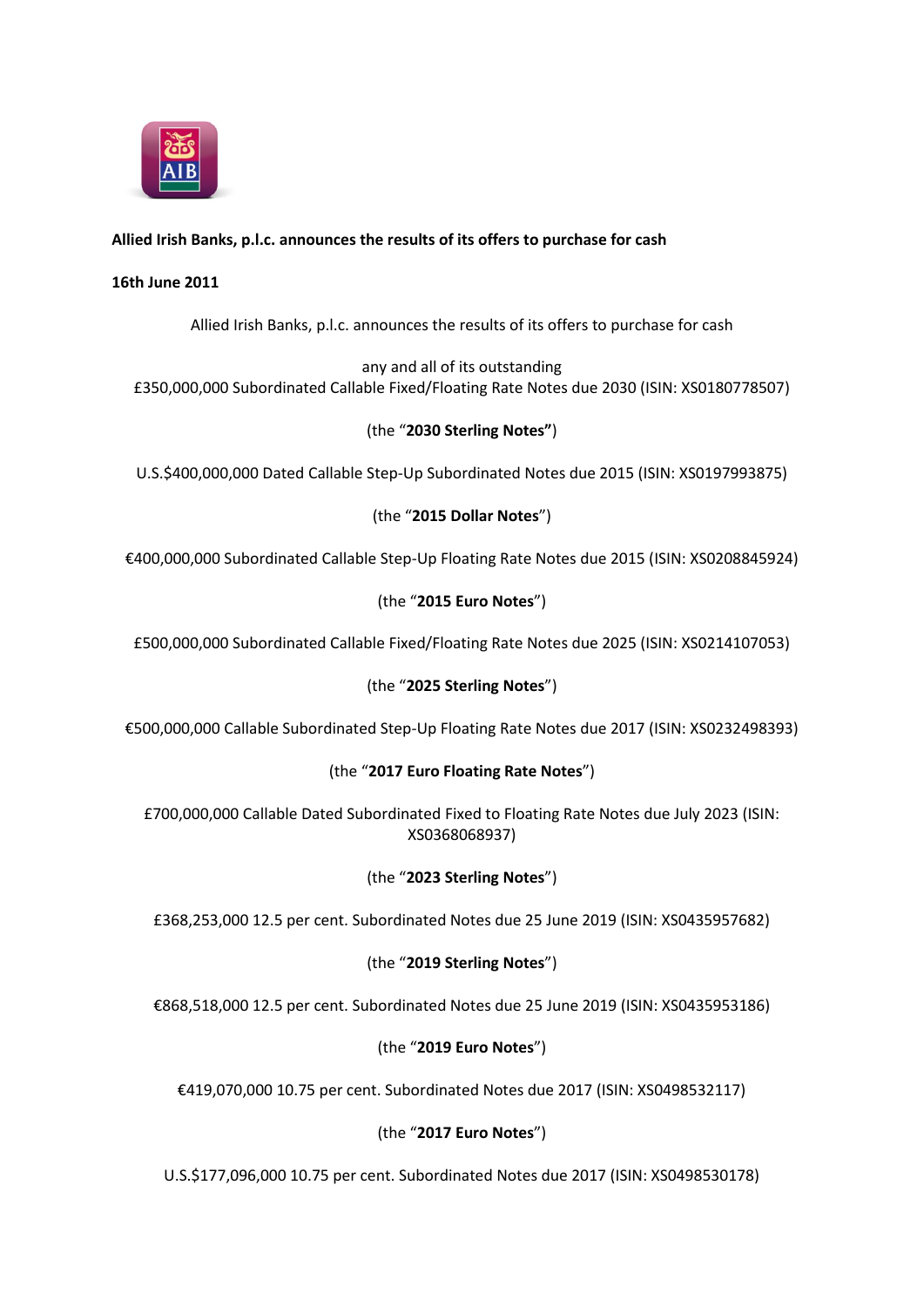## (the "**2017 Dollar Notes**")

## £1,096,645,000 11.50 per cent. Subordinated Notes due 2022 (ISIN: XS0498531069) (the "**2022 Sterling Notes**")

€200,000,000 Perpetual Subordinated Callable Step-Up Notes (ISIN: XS0100325983)

## (the "**Perpetual Euro Notes**")

£400,000,000 Perpetual Callable Step-Up Subordinated Notes (ISIN: XS0227409629)

# (the "**Perpetual Sterling Notes**")

€500,000,000 7.50 per cent. Step-Up Callable Perpetual Reserve Capital Instruments (ISIN: XS0120950158)

## (the "**Perpetual RCIs**")

U.S.\$100,000,000 Subordinated Primary Capital Perpetual Floating Rate Notes (ISIN: IE0000189625)

(the "**Perpetual Dollar Notes**" and, together with the 2030 Sterling Notes, the 2015 Dollar Notes, the 2015 Euro Notes, the 2025 Sterling Notes, the 2017 Euro Floating Rate Notes, the 2023 Sterling Notes, the 2019 Sterling Notes, the 2019 Euro Notes, the 2017 Euro Notes, the 2017 Dollar Notes, the 2022 Sterling Notes, the Perpetual Euro Notes, the Perpetual Sterling Notes and the Perpetual RCIs, the "**Notes**")

and

any and all of the outstanding

AIB UK I LP €1,000,000,000 Fixed Rate/Floating Rate Guaranteed Non-voting Non-cumulative

Perpetual Preferred Securities having the benefit of a subordinated guarantee

of Allied Irish Banks, p.l.c. (ISIN: XS0208105055)

## (the "**AIB UK I PPS**")

AIB UK 2 LP €500,000,000 Fixed Rate/Floating Rate Guaranteed Non-voting Non-cumulative

Perpetual Preferred Securities having the benefit of a subordinated guarantee

of Allied Irish Banks, p.l.c. (ISIN: XS0257734037)

## (the "**AIB UK 2 PPS**")

AIB UK 3 LP £350,000,000 Fixed Rate/Floating Rate Guaranteed Non-voting Non-cumulative

Perpetual Preferred Securities having the benefit of a subordinated guarantee

of Allied Irish Banks, p.l.c. (ISIN: XS0257571066)

(the "AIB UK 3 PPS" and, together with the AIB UK I PPS and the AIB UK 2 PPS, the "PPS")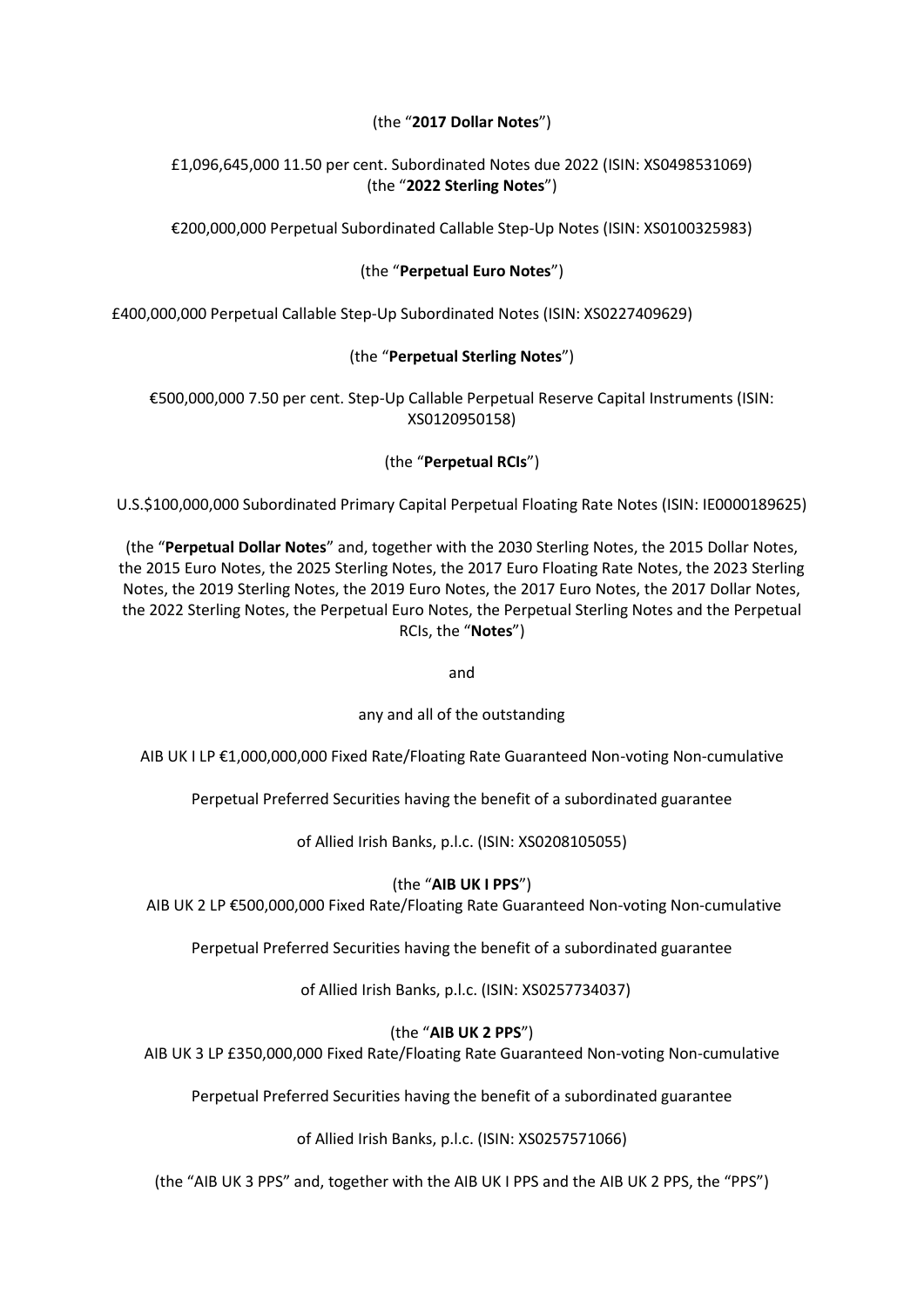### **ALLIED IRISH BANKS, P.L.C. AND AIB G.P. No. 1 LIMITED ANNOUNCE THE RESULTS OF THE MEETINGS OF HOLDERS OF THE ABOVE NOTES AND PPS**

On 13 May 2011, Allied Irish Banks, p.l.c. (the "**Bank**") announced that it was inviting all holders of the Notes (subject to the invitation restrictions set out in the Tender and Consent Memorandum (as defined below)) to (i) tender any and all of the Notes for purchase by the Bank for cash, and (ii) consent (the "**AIB Consent Invitation**") to certain modifications of the terms of the Notes (together, the "**AIB Offer**").

The Bank also announced that it was inviting holders (subject to the invitation restrictions set out in the Tender and Consent Memorandum) to tender any and all of the PPS for purchase by the Bank for cash.

In addition on the same date, AIB G.P. No. 1 Limited ("**AIB GP**") announced that it was inviting all holders of the PPS (subject to the invitation restrictions set out in the Tender and Consent Memorandum) to consent (the "**LP Consent Invitation**" and together with the AIB Consent Invitation, the "**Consent Invitations**" and each a "**Consent Invitation**") to certain modifications of the terms of the PPS (together with the Bank's invitation to such holders, the "**LP Offer**" and together with the AIB Offer, the "**Offers**" and each an "**Offer**").

The Offers were made upon the terms and subject to the conditions contained in the tender and consent memorandum dated 13 May 2011 (the "**Tender and Consent Memorandum**").

In conjunction with the invitation to tender any and all of the Notes or PPS, as applicable, each of the Bank (in respect of the Notes) and AIB GP (in respect of the PPS) invited holders of each Series of Notes and PPS (subject to the invitation restrictions set out in the Tender and Consent Memorandum) to consider, and, if thought fit, pass, the relevant Extraordinary Resolution (each an "**Extraordinary Resolution**") in relation to certain modifications of the terms of each Series of the Notes and/or PPS (and the guarantees in respect of the PPS) as further described in the Tender and Consent Memorandum.

This announcement is made in accordance with the Tender and Consent Memorandum. Capitalised terms used and not otherwise defined in this announcement have the meaning given in the Tender and Consent Memorandum.

The Bank hereby announces the aggregate nominal amount of each Series of Notes (other than the 2015 Euro Notes, the 2023 Sterling Notes and the 2017 Euro Notes, together the "**Delayed Settlement Notes**") and PPS accepted for purchase pursuant to the relevant Offer.

The Bank and AIB GP announce whether the Extraordinary Resolutions in relation to each Series of Notes (other than the Delayed Settlement Notes) and PPS have passed.

| <b>Description of the Notes Common</b>                                       | code/ISIN    | Outstanding<br>prior to<br>settlement of the purchase | <b>Aggregate nominal</b><br>nominal amount amount of Notes<br>accepted for | <b>Results of the</b><br>Extraordinary<br><b>Resolutions in</b><br>respect of the |
|------------------------------------------------------------------------------|--------------|-------------------------------------------------------|----------------------------------------------------------------------------|-----------------------------------------------------------------------------------|
| £350,000,000                                                                 | 018077850/   | <b>AIB Offer</b><br>£145,000                          | £145,000                                                                   | <b>Notes</b><br>Passed                                                            |
| <b>Subordinated Callable</b><br><b>Fixed/Floating Rate</b><br>Notes due 2030 | XS0180778507 |                                                       |                                                                            |                                                                                   |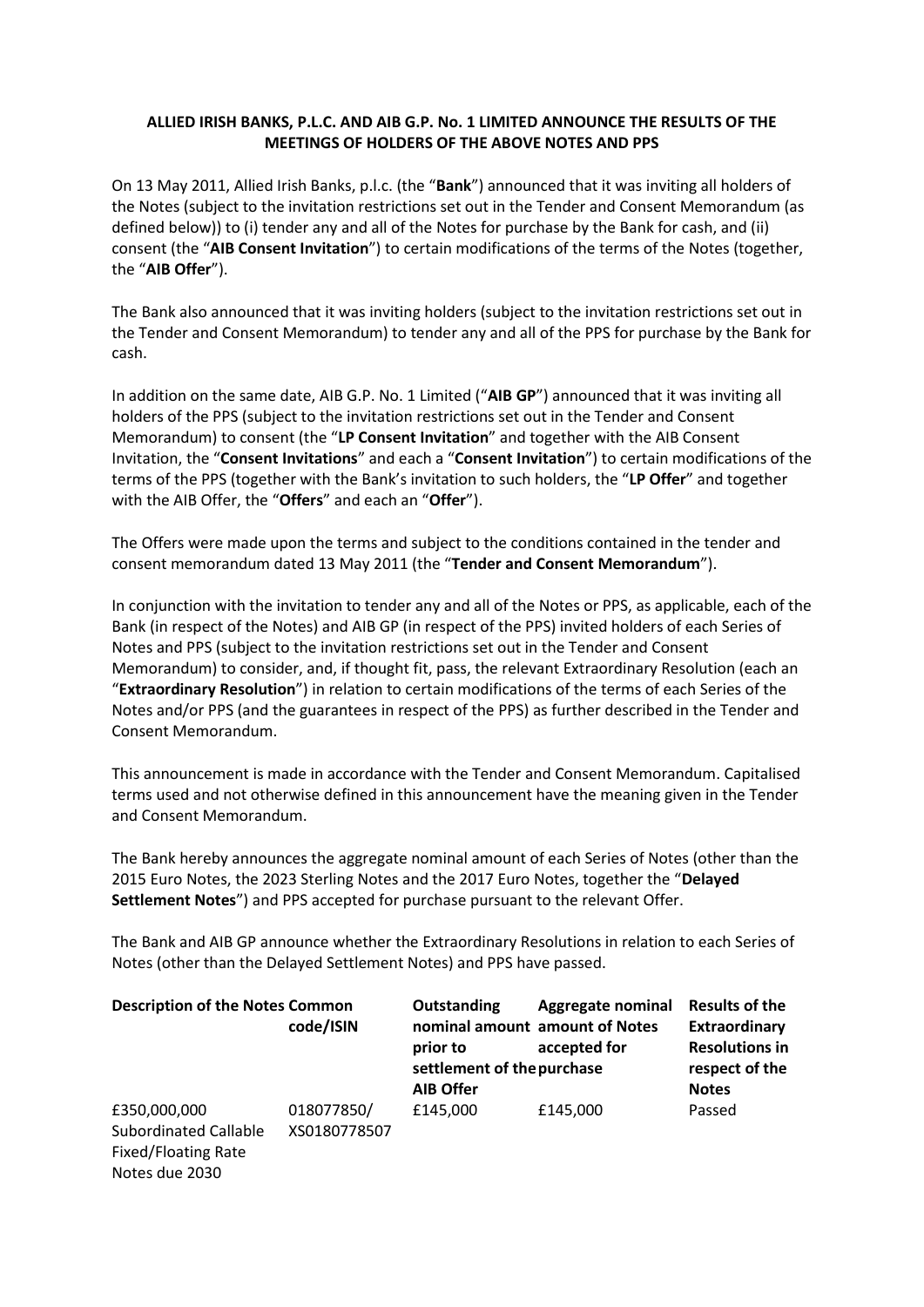| U.S.\$400,000,000 Dated 019799387/<br>Callable Step-Up<br>Subordinated Notes due XS0197993875 |              | U.S.\$39,316,000 U.S.\$38,359,000 |                          | Passed                       |
|-----------------------------------------------------------------------------------------------|--------------|-----------------------------------|--------------------------|------------------------------|
| 2015                                                                                          |              |                                   |                          |                              |
| £500,000,000                                                                                  | 021410705/   | £1,261,000                        | £125,000                 | Not passed                   |
| <b>Subordinated Callable</b>                                                                  | XS0214107053 |                                   |                          |                              |
| <b>Fixed/Floating Rate</b>                                                                    |              |                                   |                          |                              |
| Notes due 2025                                                                                |              |                                   |                          |                              |
| €500,000,000 Callable                                                                         | 023249839/   | €75,215,000                       | €49,930,000              | Meeting                      |
| Subordinated Step-Up<br>Floating Rate Notes due                                               | XS0232498393 |                                   |                          | adjourned for<br>want of a   |
| 2017                                                                                          |              |                                   |                          | quorum                       |
| £368,253,000 12.5 per                                                                         | 043595768/   | £215,963,000                      | £41,103,000              | Not passed                   |
| cent. Subordinated                                                                            | XS0435957682 |                                   |                          |                              |
| Notes due 25 June 2019                                                                        |              |                                   |                          |                              |
| €868,518,000 12.5 per                                                                         | 043595318/   | €628,448,000                      | €588,498,000             | Passed                       |
| cent. Subordinated                                                                            | XS0435953186 |                                   |                          |                              |
| Notes due 25 June 2019                                                                        |              |                                   |                          |                              |
| U.S.\$177,096,000 10.75                                                                       | 049853017/   | U.S.\$108,105,000 \$93,510,000    |                          | Passed                       |
| per cent. Subordinated                                                                        |              |                                   |                          |                              |
| Notes due 2017                                                                                | XS0498530178 |                                   |                          |                              |
| £1,096,645,000 11.50                                                                          | 049853106/   | £385,344,000                      | £384,294,000             | Passed                       |
| per cent. Subordinated                                                                        |              |                                   |                          |                              |
| Notes due 2022                                                                                | XS0498531069 |                                   |                          |                              |
| €200,000,000 Perpetual<br><b>Subordinated Callable</b>                                        | 010032598/   | €53,793,000                       | €53,515,000              | Passed                       |
| Step-Up Notes                                                                                 | XS0100325983 |                                   |                          |                              |
| £400,000,000 Perpetual                                                                        | 022740962/   | £58,608,000                       | £58,558,000              | Passed                       |
| Callable Step-Up                                                                              | XS0227409629 |                                   |                          |                              |
| <b>Subordinated Notes</b>                                                                     |              |                                   |                          |                              |
| €500,000,000 7.50 per                                                                         | 0120950515/  | €240,435,000                      | €229,509,000             | Passed                       |
| cent. Step-Up Callable                                                                        |              |                                   |                          |                              |
| Perpetual Reserve                                                                             | XS0120950158 |                                   |                          |                              |
| Capital Instruments                                                                           |              |                                   |                          |                              |
|                                                                                               |              |                                   |                          |                              |
| U.S.\$100,000,000                                                                             | 001056093/   | U.S.\$100,000,000 \$98,980,000    |                          | Passed                       |
| <b>Subordinated Primary</b>                                                                   |              |                                   |                          |                              |
| Capital Perpetual                                                                             | IE000018962  |                                   |                          |                              |
| <b>Floating Rate Notes</b>                                                                    |              |                                   |                          |                              |
|                                                                                               |              |                                   |                          |                              |
|                                                                                               |              |                                   |                          |                              |
|                                                                                               |              |                                   |                          |                              |
| <b>Description of the PPS</b>                                                                 | Common       | Outstanding                       | <b>Aggregate nominal</b> | <b>Results of the</b>        |
|                                                                                               | code/ISIN    | nominal amount amount of PPS      | validly tendered         | <b>Extraordinary</b>         |
|                                                                                               |              | prior to                          | <b>Resolutions in</b>    |                              |
|                                                                                               |              | settlement of the<br>LP Offer     |                          | respect of the<br><b>PPS</b> |
| AIB UK I LP                                                                                   | 020810505/   | €191,398,000                      | €187,390,000             | Passed                       |
| €1,000,000,000 Fixed                                                                          | XS0208105055 |                                   |                          |                              |
| Rate/Floating Rate                                                                            |              |                                   |                          |                              |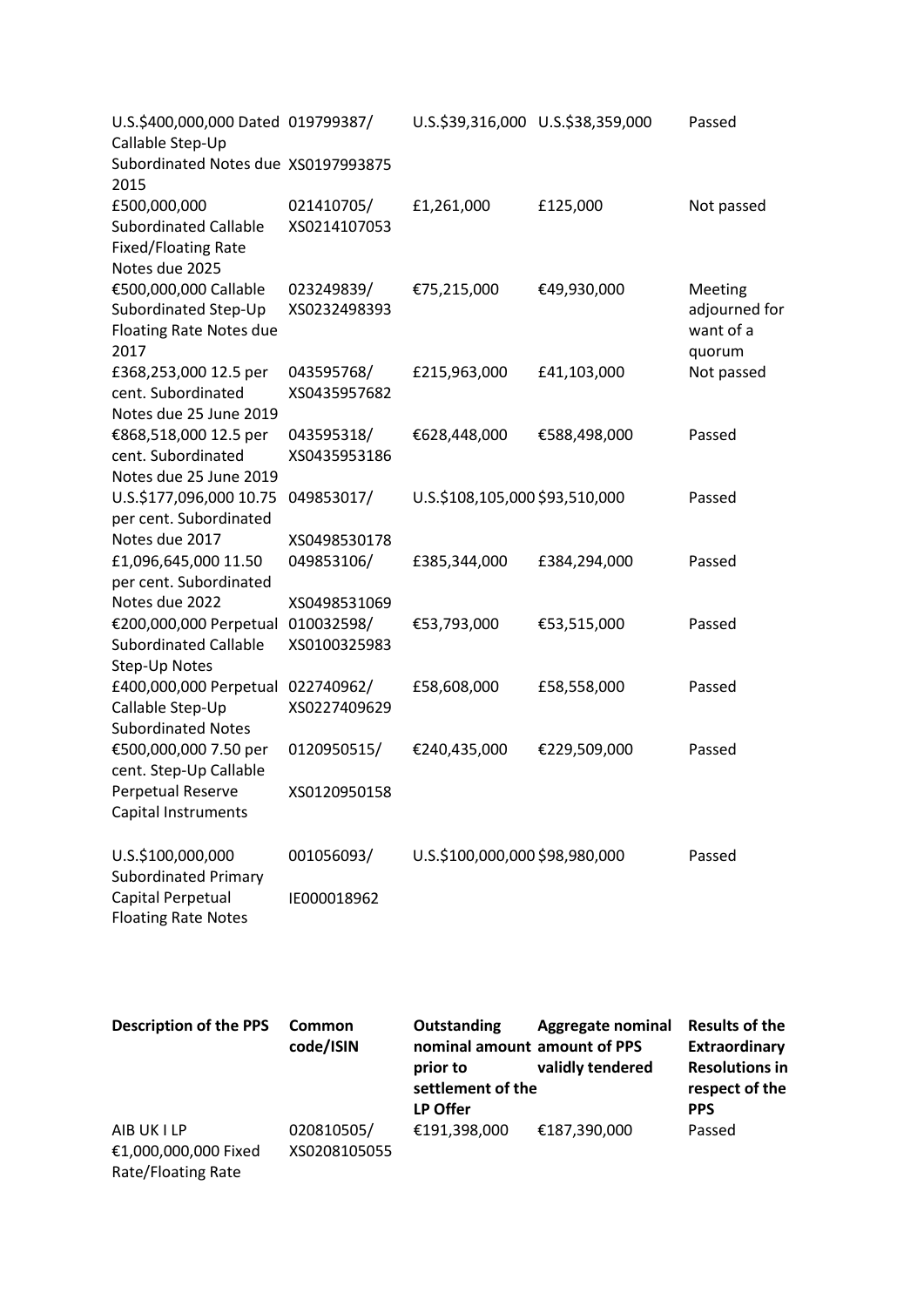Guaranteed Non-voting Non-cumulative Perpetual Preferred Securities AIB UK 2 LP €500,000,000 Fixed Rate/Floating Rate Guaranteed Non-voting Non-cumulative Perpetual Preferred **Securities** 025773403/ XS0257734037 €95,041,000 €94,624,000 Passed AIB UK 3 LP £350,000,000 Fixed Rate/Floating Rate Guaranteed Non-voting Non-cumulative Perpetual Preferred **Securities** 025757106/ XS0257571066 £36,728,000 £36,728,000 Passed

Payment of the Purchase Price in respect of Notes (other than the Delayed Settlement Notes) and PPS validly tendered in the relevant Offer and accepted for purchase is expected to be made on Friday, 17 June 2011.

### **GENERAL**

Holders are advised to read carefully the Tender and Consent Memorandum for full details of, and information on, the Offers. Requests for information in relation to the Offers should be directed to the Dealer Manager:

## **THE DEALER MANAGER J.P. Morgan Securities Ltd.** 125 London Wall London EC2Y 5AJ

United Kingdom

For information by telephone:

+44 (0) 20 7779 2468

Attention: Ryan O'Grady – FIG Syndicate

Email: ryan.ogrady@jpmorgan.com

For information by telephone:

+44 (0) 20 7777 1333